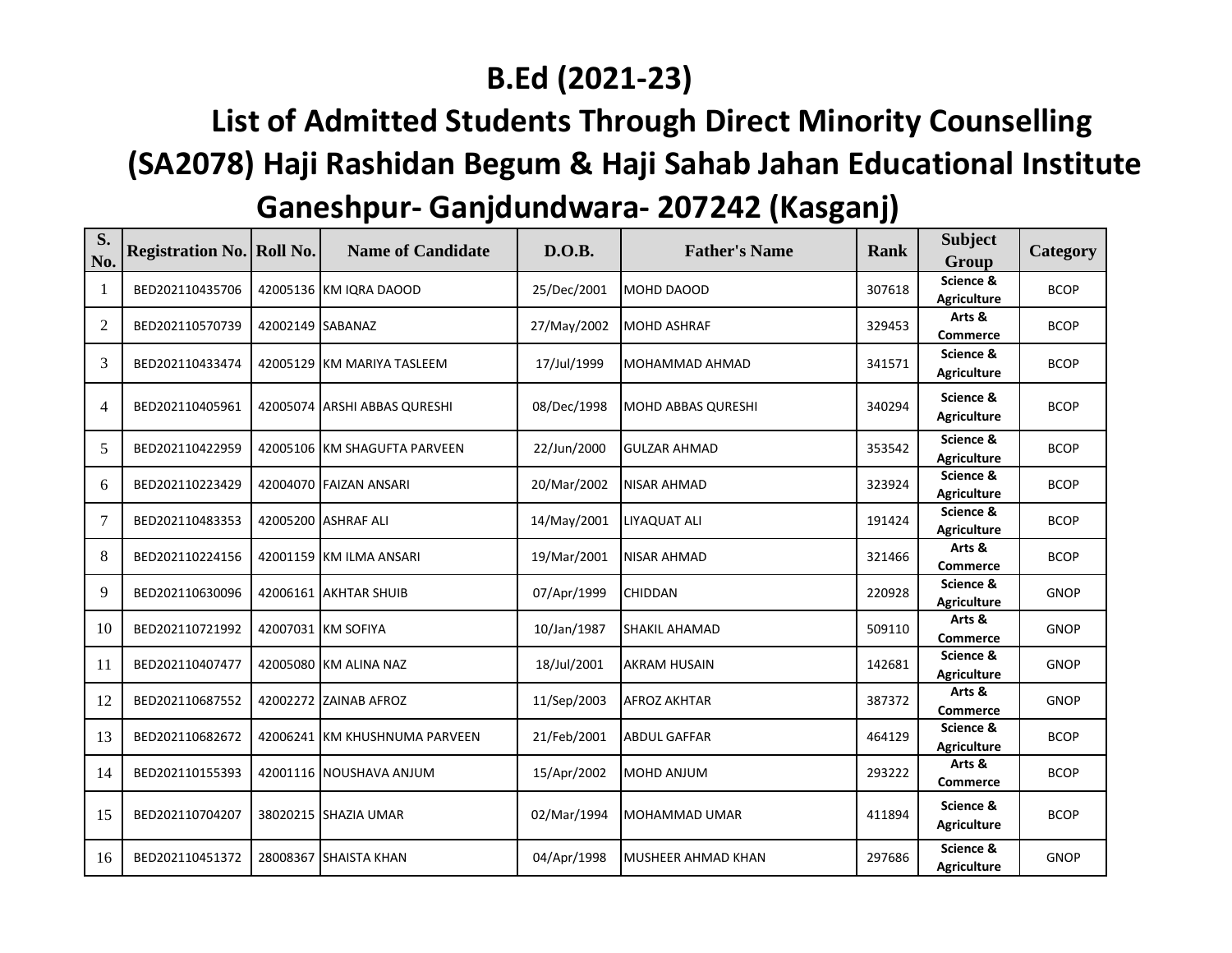| 17 | BED202110730227 |                  | 42007164 SUMAYYA PARVEEN     | 05/Jan/1992 | <b>MOHD JUBAIR</b>   | 449005 | Science &<br><b>Agriculture</b> | <b>BCOP</b> |
|----|-----------------|------------------|------------------------------|-------------|----------------------|--------|---------------------------------|-------------|
| 18 | BED202110359243 |                  | 42004292 KM SHABISTA PARVEEN | 15/Jul/1998 | <b>MOHD ISHTIYAQ</b> | 351233 | Science &<br><b>Agriculture</b> | <b>BCOP</b> |
| 19 | BED202110286734 | 42001202 KM RANI |                              | 15/Jul/1998 | SULTAN               | 513897 | Arts &<br>Commerce              | <b>BCOP</b> |
| 20 | BED202110105080 |                  | 21003148 SAMRA KHAN          | 01/Jul/1999 | ZAHID ALI KHAN       | 447740 | Arts &<br><b>Commerce</b>       | <b>GNOP</b> |
| 21 | BED202110301103 |                  | 29001493 KM FARHA            | 28/Jul/1989 | HIKMAT ALI           | 516728 | Arts &<br><b>Commerce</b>       | <b>GNOP</b> |
| 22 | BED202110378681 |                  | 42005017 KM AJIMUNISHA       | 04/Apr/1998 | MUMTAJ KHAN          | 478528 | Science &<br><b>Agriculture</b> | GNOP        |
| 23 | BED202110271514 |                  | 68008193 RAJAT KUMAR SINGH   | 14/Jan/1995 | RAKESH KUMAR SINGH   | 101928 | Science &<br><b>Agriculture</b> | <b>GNOP</b> |
| 24 | BED202110449083 |                  | 42002036 NIRDESH SINGH       | 17/Jul/1997 | VEDPAL SINGH         | 332241 | Arts &<br><b>Commerce</b>       | <b>GNOP</b> |
| 25 | BED202110059153 |                  | 42003109 MOHD ZISHAN         | 15/Jun/2000 | RIYAZ AHMAD          | 276067 | Science &<br><b>Agriculture</b> | <b>GNOP</b> |
| 26 | BED202110610962 |                  | 61011155 MOHAMMAD GUL CHAMAN | 10/Jul/1995 | <b>ASHAFAQ ALI</b>   | 276067 | Arts &<br><b>Commerce</b>       | <b>GNOP</b> |
| 27 | BED202110706328 |                  | 54008170 SHAHLA AKRAM        | 04/Aug/1984 | AKRAM ALI KHAN       | 409003 | Arts &<br><b>Commerce</b>       | <b>GNOP</b> |
| 28 | BED202110173102 |                  | 54001419 SAFWAN KHAN         | 15/Sep/1992 | RIYAZ DOOLHE KHAN    | 448286 | Arts &<br><b>Commerce</b>       | <b>GNOP</b> |
| 29 | BED202110411384 | 54003021         | NAWAZISH KHAN                | 06/Aug/1989 | <b>AMANAT ALI</b>    | 448475 | Arts &<br><b>Commerce</b>       | <b>GNOP</b> |
| 30 | BED202110376747 |                  | 54002412 SHAHNAWAZ KHAN      | 09/May/1994 | SHAHNSHA WALI KHAN   | 309134 | Arts &<br><b>Commerce</b>       | <b>GNOP</b> |
| 31 | BED202110410101 |                  | 54003017 PERVEZ ALAM ANSARI  | 07/Jul/1995 | SAFI AHMAD ANSARI    | 443708 | Arts &<br><b>Commerce</b>       | <b>BCOP</b> |
| 32 | BED202110378986 |                  | 54002418 SALMA BEGUM         | 11/Jul/1990 | <b>ABRAR AHMAD</b>   | 499713 | Arts &<br><b>Commerce</b>       | <b>GNOP</b> |
| 33 | BED202110606277 |                  | 54004216 SAMRAH KHANAM       | 01/Dec/1993 | ZAMIRUL HASAN KHAN   | 453121 | Arts &<br><b>Commerce</b>       | <b>GNOP</b> |
| 34 | BED202110252582 |                  | 54002114 SARFARAZ AHMAD KHAN | 10/Jul/1991 | RIYAZ DOOLHE KHAN    | 454883 | Arts &<br><b>Commerce</b>       | <b>GNOP</b> |
| 35 | BED202110614513 |                  | 54004238 KM AFREEN           | 11/Apr/2002 | MAHMOOD HASAN        | 506218 | Arts &<br>Commerce              | <b>GNOP</b> |
| 36 | BED202110258050 |                  | 54002130 KM ARSHI ANJUM      | 01/Jul/1999 | NIHALUDDIN           | 439497 | Arts &<br><b>Commerce</b>       | <b>BCOP</b> |
| 37 | BED202110377324 | 54002415 YASIR   |                              | 06/Jul/1996 | <b>SHAMEEM AHMAD</b> | 411883 | Arts &<br><b>Commerce</b>       | <b>GNOP</b> |
| 38 | BED202110538803 |                  | 43003327 AKANKSHA MASIH      | 12/Aug/2002 | PRAMOD MASIH         | 487640 | Arts &<br>Commerce              | <b>GNOP</b> |